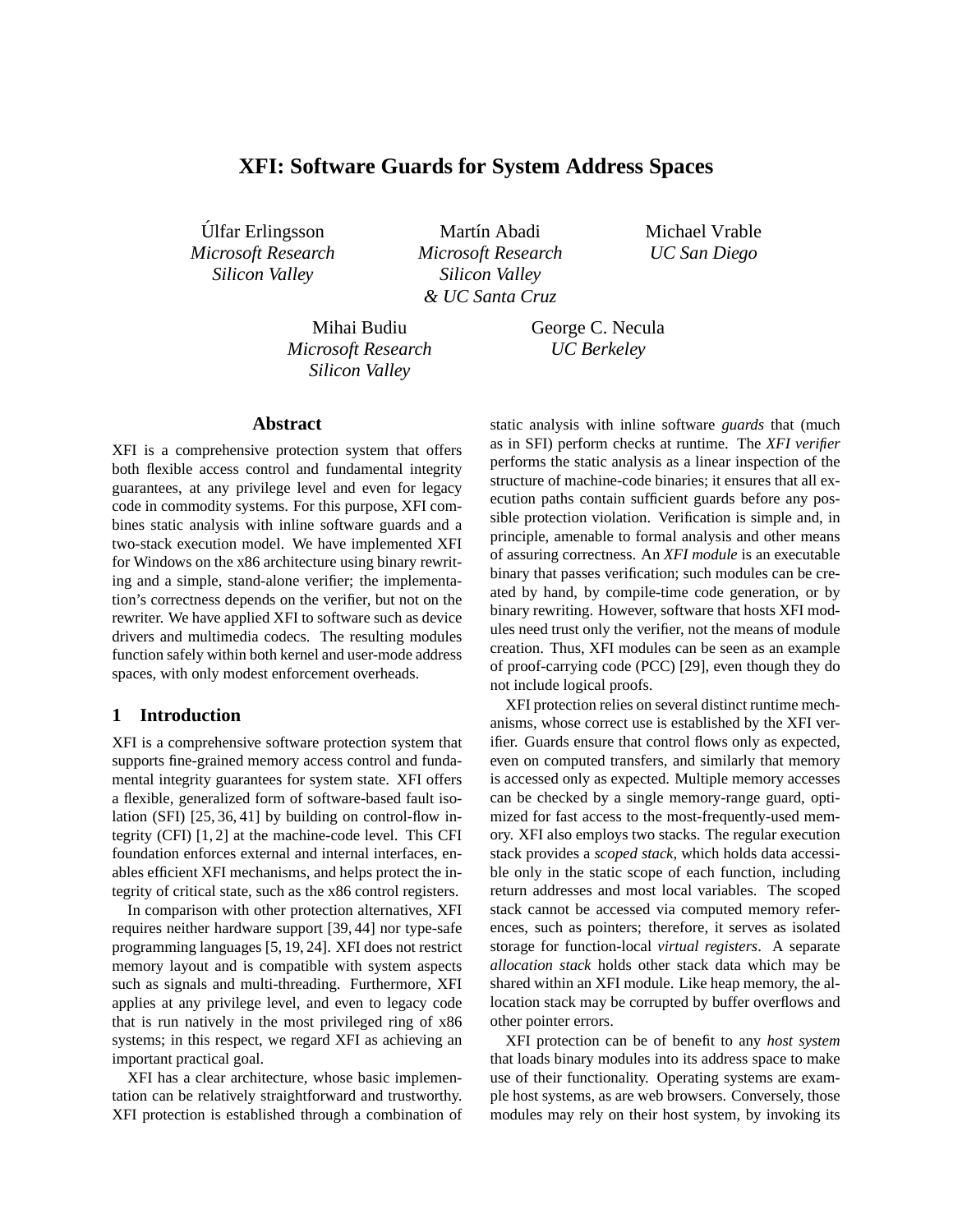

**Figure 1:** The address space of a host system with an XFI module. The module's external interfaces are restricted, as shown by the arrows. When the module uses a host-system stack, it is as a protected, scoped stack of virtual registers. Shaded areas are subject to arbitrary writes by the XFI module. Optionally, the module may read all memory.

*support routines*. For example, the XFI module in Figure 1 can use two support routines, and can be called through two *entry points* by its host system. The module can read its own code and constants (or, optionally, all of memory). It may read and write a section of its loaded module binary, and two contiguous heap regions to which the host system has granted it write access. It cannot modify its own code at runtime, so it cannot invalidate the properties established by the verifier statically.

XFI requires no complex infrastructure from host systems: XFI modules are normal executable binaries (e.g., DLLs), and can be loaded and used as such. As a result, host systems may sometimes be unaware of whether or not they are using an XFI module. In general, however, XFI protection does rely on support components, for instance for thread-specific management and for granting and revoking memory-access permissions.

We have implemented XFI for Windows on the x86 architecture as two main components: first, a relatively complex *XFI rewriter*, based on Vulcan [37], that instruments and structures executable binaries, and, second, a smaller, self-contained verifier. We have also designed and built host-system support components. Further, we have studied optional, lightweight hardware support for XFI, through cycle-accurate simulations.

We have used our implementation for creating independently verifiable dynamic libraries, device drivers, and multimedia codecs. The resulting XFI modules function safely within the address spaces of the Windows kernel and the Internet Explorer web browser, and provide services to those host systems. Thus, while still only a prototype, our implementation is already practical.

Although we have not explored many optimizations, XFI enforcement overhead is modest: in our experiments it ranged from 5% to a factor of two, on current x86 hardware. This overhead is acceptable for many systems; sometimes it can be lower than that of traditional hardware-supported address spaces (because context switching across XFI modules is fast [27, 41]).

Sections 2 and 3 describe XFI policies and mechanisms, respectively. Section 4 presents our implementation of these mechanisms. Section 5 discusses the application of XFI protection to device drivers and multimedia codecs. Section 6 gives measurements and other results of our experiments. Section 7 puts XFI in the context of related work, and Section 8 concludes.

### **2 Policies**

XFI guarantees that certain properties hold during the execution of XFI modules. Some of these properties are fundamental ground rules about the interaction between XFI modules and their system environment. Others are convenient, auxiliary rules for this interaction. Yet others deal with the internal behavior of XFI modules, and contribute to security.

In discussing the implications of these properties, we rely on a running example: the Independent JPEG Group's image-decoding reference implementation [20]. This JPEG codec is an important, ubiquitous, legacy program. It is intended to behave as a pure function that reads compressed image data and writes an output bitmap. We have turned this codec into an XFI module, and used that module in the Internet Explorer web browser; we can equally well use it in the Windows kernel. XFI protection implies that image decoding does behave as a side-effect-free procedure.

### **2.1 External Properties**

An XFI module complies with the following policy in its interactions with its system environment:

- P1 *Memory-access constraints*: Memory accesses are either into (a) the memory of the XFI module, such as its global variables, or (b) into contiguous memory regions to which the host system has explicitly granted access. In both cases, read, write, and execute operations are handled separately, and may access different regions. In particular, no writes are permitted into the code of the XFI module.
- P2 *Interface restrictions*: Control can never flow outside the module's code, except via calls to a set of prescribed support routines, and via returns to external call-sites.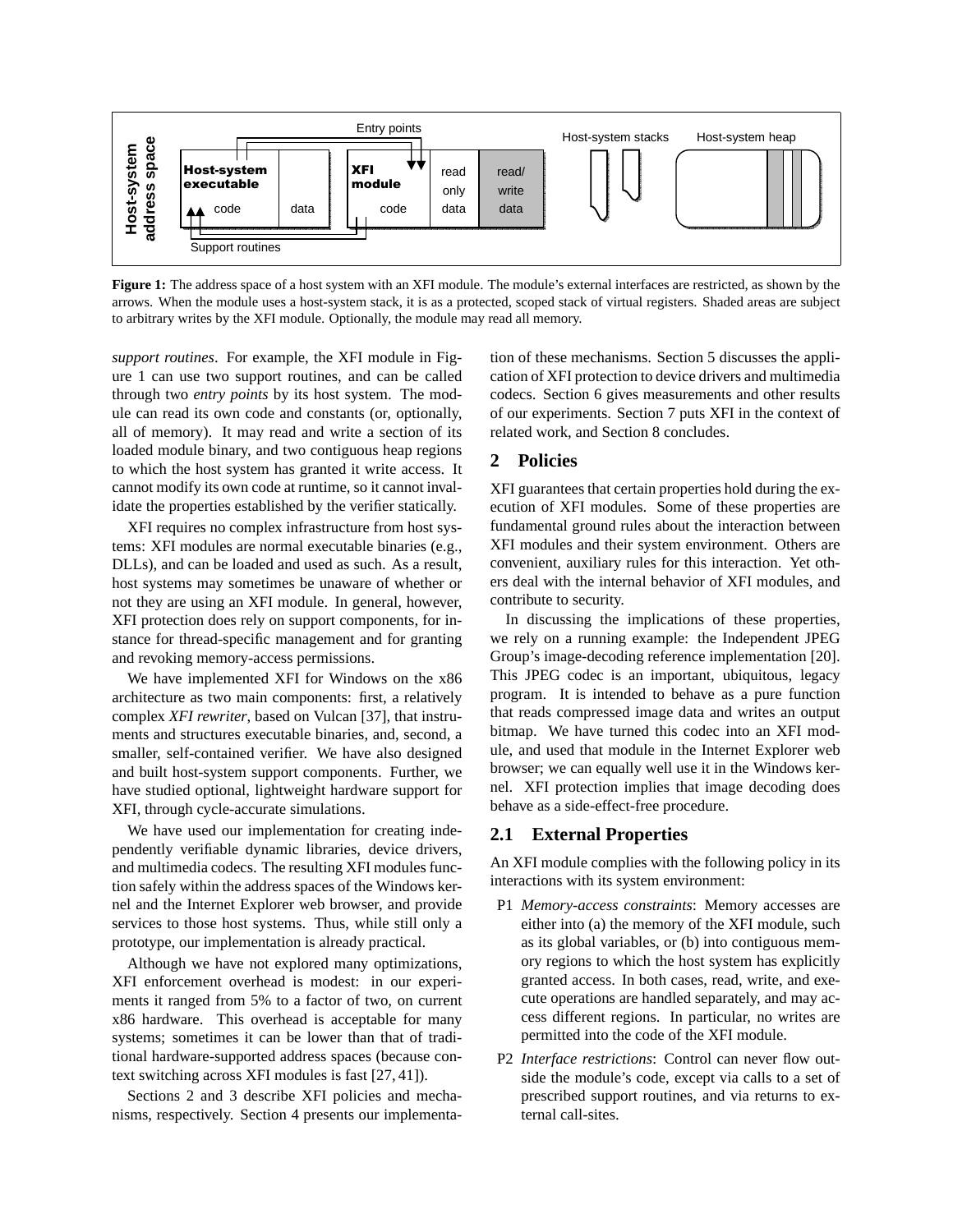P3 *Scoped-stack integrity*: The scoped stack is always well formed. In particular: (a) the stack register points to at least a fixed amount of writable stack memory; (b) the stack accurately reflects function calls, returns, and exceptions; (c) the Windows stack exception frames are well formed, and linked to each other.

P1 and P3 aim to ensure that state has appropriate values. In general, for memory, we do not know what those values are, so we trust particular components to maintain those values properly—hence we need to authenticate and authorize accesses to memory, as indicated in P1. For the scoped stack, on the other hand, we can formulate integrity properties, and preserve them as invariants, as indicated in P3. As for P2, it addresses external interface protection. Much as in other protection systems [35], P2 does not, by itself, rule out the improper use of legitimate interfaces, for example calling functions in an unsafe order. However, XFI facilitates checking compliance with safety specifications by other means (see Section 2.3).

With XFI, memory and interfaces can be protected at the granularity of individual bytes and calls, respectively. Moreover, different parts of an XFI module may enjoy different access rights, and—via special guards—XFI can support write-once, call-once, and other elaborate policies. For example, our JPEG module can be given access to the exact regions of an image data and an output bitmap (respectively, read-only and write-only), no matter where this memory resides. Moreover, although the JPEG module currently needs no external support, it could be safely allowed to invoke support routines, for instance to output status or error messages.

P1, P2, and P3 are more restrictive than strictly necessary. For example, an XFI module might safely be allowed to overwrite certain constants within its code section or to call other XFI modules instead of just hostsystem support routines. However, in what follows, we do not relax these properties but rather strengthen them.

Our additional restrictions do not, in practice, hinder the use of XFI protection for existing software; they do, however, generally help our implementation. In particular, the following restrictions P4 and P5 imply that, on the x86, we need not consider instructions with esoteric external effects on segments, descriptors, or page tables. Thus, P4 and P5 help ensure that an XFI implementation is complete and correct, despite complexities of the hardware architecture.

P4 *Simplified instruction semantics*: Certain machinecode instructions can never be executed. These include dangerous, privileged instructions (e.g., modifying x86 task descriptors), as well as potentially harmless but deprecated instructions (e.g., far jumps between segments). Certain other machine-code instructions may be executed only in a context that constrains their effects; this context may be established by static verification, or by a specific dynamic check.

P5 *System-environment integrity*: Certain aspects of the system environment, such as the machine model, are subject to invariants. For instance, the x86 segment registers cannot be modified, nor can the x86 flags register—except for condition flags, which contain results of comparisons.

In particular, these properties allow the x86 flags register to be safely saved on the scoped stack. They also allow the safe use of x86 programmed-I/O instructions, via a guard that restricts dynamically the I/O ports used. The stack-register integrity of P3(a) is a special case of P5.

System-environment integrity is a key advantage and differentiator of XFI protection. It is especially crucial to highly privileged host systems, such as operating system kernels. Without this protection, any computation, when run at high privilege, can fatally corrupt system state in a number of ways—not only through an incorrect, stray write to memory. In particular, XFI can restrict dangerous operations, such as modification of the x86 flags register, so that they are safe. For example, even if our JPEG module allowed buffer overflows, it could never tamper with the flag that controls the direction of REP memory operations. Thus, XFI can eliminate the possibility of unexpected ring changes, x86 "double faults", and other fatal conditions.

## **2.2 Internal Properties**

In addition to restricting interactions between a module and its host, XFI places constraints on the execution of the module:

- P6 *Control-flow integrity*: Execution must follow a static, expected control-flow graph, even on computed calls and jumps. In particular, function calls must target the start of functions, and those functions must return to their callers.
- P7 *Program-data integrity*: Certain module-global and function-local variables can be accessed only via static references from the proper instructions in the XFI module. These variables are not subject to computed memory access.

P6 and P7 enable a simple, practical XFI verifier. We would find it much harder to have P1–P5 without P6 and P7. In particular, P6 prevents jumps that could circumvent guards, and P7 serves for securing temporary state. On the x86 architecture, P6 also supports P4 by preventing jumps into the middle of an instruction, where another, forbidden instruction may be encoded.

Furthermore, XFI protection constrains software internals in ways that make many attacks impossible. In com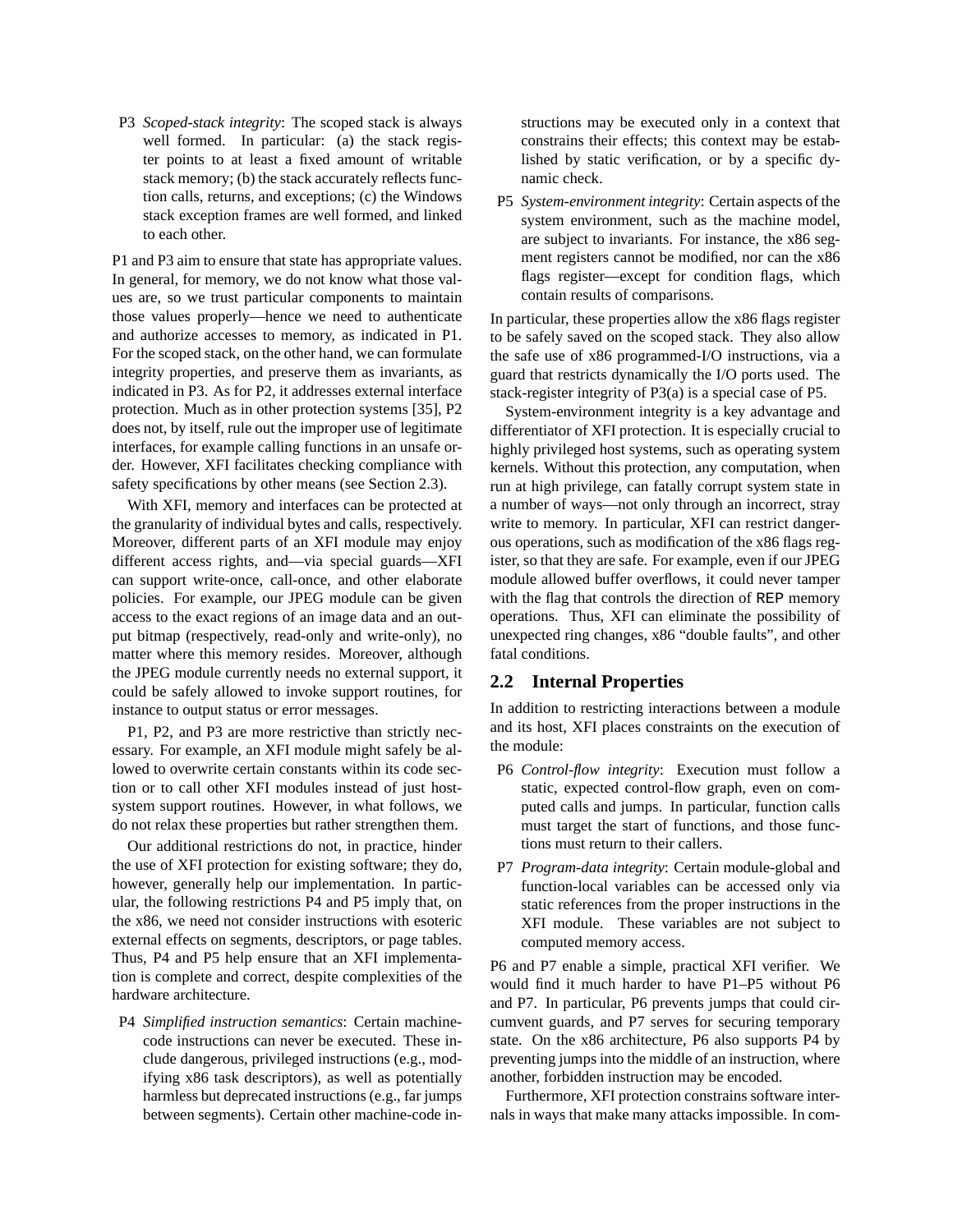bination with P1–P5, P6 implies that attackers cannot subvert control flow, and P7 implies that attackers cannot overwrite certain program state, such as global variables that hold configuration data or function-local variables that indicate authentication status. These properties offer a strong defense against actual attacks (see [2, 12, 32]). Although an XFI module may still allow certain buffer overflows and other vulnerabilities, XFI protection can prevent exploits of those vulnerabilities. In particular, XFI guarantees correct function returns (cf. [13]), and prevents introduction of new machine code as well as unexpected uses of existing code. Thereby, XFI foils two of the most popular exploit techniques: code injection and jump-to-libc attacks [32]. For example, our JPEG module cannot be exploited by any of the several published JPEG attacks [2], despite originating in the same source code as vulnerable versions.

### **2.3 Additional Properties**

P6 and P7 can also serve as a foundation for the dynamic enforcement of additional properties, such as the validity of system-call arguments and (more generally) compliance with specifications for the use of interfaces. P6 implies that dynamic checks cannot be circumvented, while P7 provides secure storage for state used by those checks.

Going further, P1–P7 support the enforcement of many other useful properties. We have implemented the following one, because it provides a guarantee that is important in our application of XFI to Windows device drivers, described in Section 5.

*Assured self-authentication*: An XFI module authenticates itself to the host system, e.g., by passing an immutable value chosen by the host system as an extra argument to support routines.

We have considered several other properties (without yet finding the need to realize them). For instance, when it is difficult or awkward to implement timeouts (e.g., in a kernel interrupt handler), XFI could bound the length of execution before a support routine is invoked. Alternatively, XFI could allow interrupts to be disabled when they are re-enabled within a fixed number of instructions.

#### **3 Mechanisms**

Several mechanisms can enforce the policies of Section 2. We have chosen mechanisms that allow for an x86 software implementation with good runtime performance. However, our mechanisms should apply to any architecture, and could be combined with hardwarebased means of protection.

In our choice of mechanisms, we have considered not only efficiency but also trustworthiness. Because of restrictions such as P4, our mechanisms safely exclude problematic aspects of the x86 architecture. Also, complex rewriters and compilers are not in our trusted computing base. Crucially, correctness depends on an independent static verifier. In principle, correctness could be established formally by analysis of this verifier. We have created proofs for CFI for a small machine-code language [1]; in further work, those proofs could be extended to the full XFI system given a partial formal model of the x86 instruction set (e.g., as in [3, 11, 25]).

This section describes the XFI mechanisms and outlines their implementation. The next section provides further details.

**Static Code Inspection** The XFI verifier checks statically that each XFI module has the appropriate structure and the necessary guards. For instance, the verifier checks that the XFI module includes only certain instructions. The guards should ensure that, when executed on the intended host system, the module will satisfy sufficient conditions for properties P1–P7 and, optionally, other requirements specific to the host system.

In particular, the verifier establishes constraints on control flow and memory accesses. For direct branches and jumps that statically meet those constraints, no CFI guard is required. Similarly, for direct access to global variables in the XFI module and to virtual registers on the scoped stack, no memory-range guard is required. In other cases, the verifier ascertains the presence of proper guards; these guards must precede the instruction in question along all execution paths.

XFI verification can be done by the users of extensible systems, in order to establish the safety of an XFI module before it is installed or executed. Optionally, verification could be repeated at runtime, for example to counter the corruption of read-only memory by an external device. Verification may be useful in other scenarios as well. For instance, for systems structured as distinct modules with clearly defined interactions (e.g., with COM [7]), verification may be a quality-assurance step during software production.

Section 4.3 gives further details on the verifier.

**CFI Guards on Computed Control-Flow Transfers** As indicated above, computed control-flow instructions may be preceded by CFI guards that ensure control transfers are within the allowed control-flow graph.

In one implementation [2], a fresh, constant identifier is assigned to sources and targets of computed controlflow transfers. An identifier is embedded within the code of a guard at each source and immediately before the code of each target. At runtime, the guard compares the identifier of the source and target, and ensures that they match. The verifier knows the identifiers and ensures that they appear in the code segment only at valid targets.

Figure 2 shows machine code for a guard. (For clarity, this example, and most other machine-code in this paper, is written in a generic, 32-bit assembly notation with x86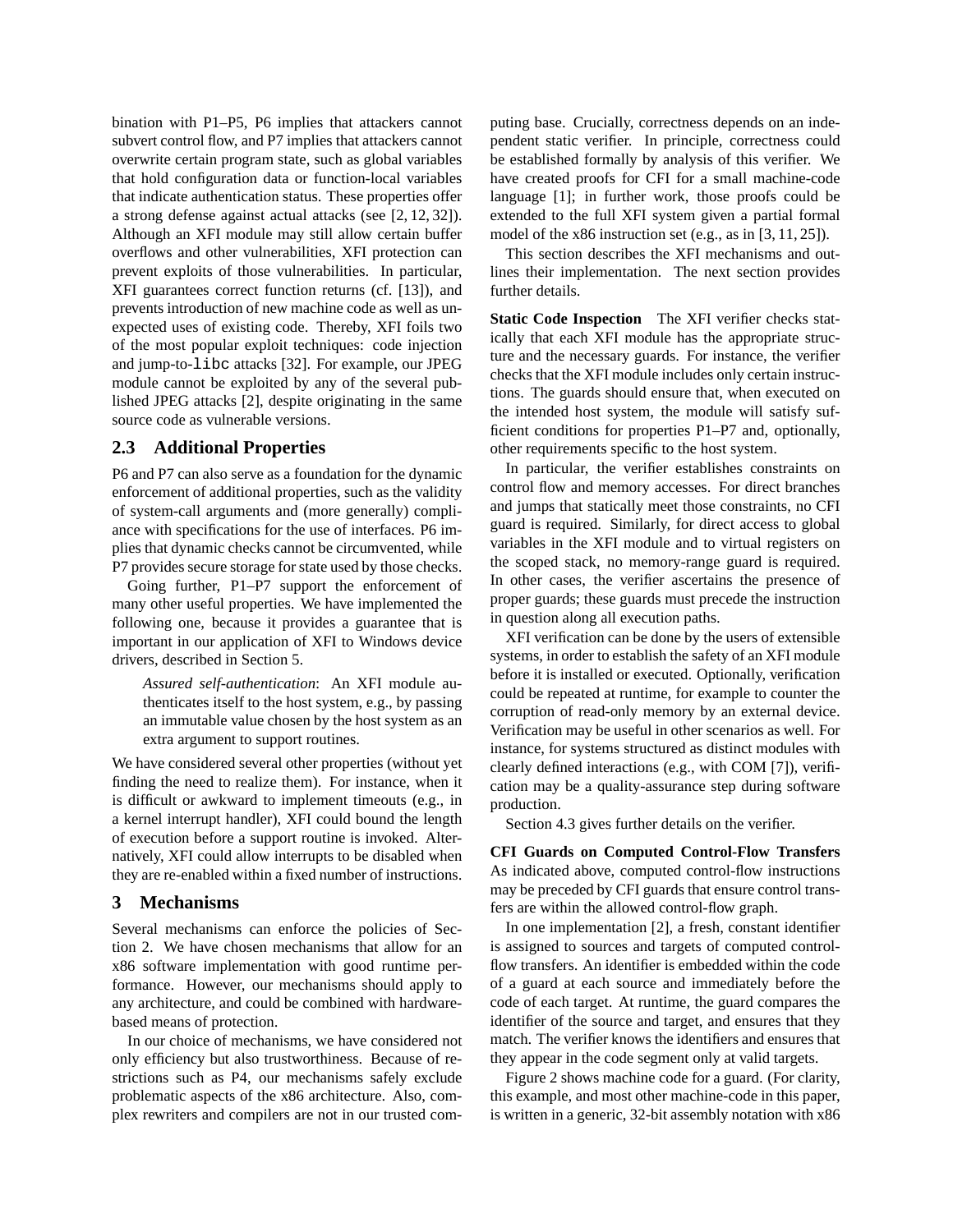| EAX := $0 \times 12345677$              | # Identifier - 1    |
|-----------------------------------------|---------------------|
| $FAX := FAX + 1$                        |                     |
| if Mem[EBX - 4] $\neq$ EAX, goto CFIERR |                     |
| call EBX                                |                     |
|                                         |                     |
| 0x12345678                              | # Target identifier |
| L: push EBP                             | # Callee code       |
|                                         |                     |

**Figure 2:** A computed call instruction, with a CFI guard and one valid callee destination.

register names.) This guard checks that right before the target destination EBX is the four-byte constant identifier 0x12345678. The guard embeds that constant minus one as a literal, not the constant itself, so that the guard's code bytes do not become a valid target. Not shown is the guard that ensures that EBX points to XFI module code.

A guard is needed for computed jumps that may otherwise target unexpected addresses—because of error or attack—but not for function returns, since functionreturn addresses are kept safe in virtual registers (described below).

**Two Stacks** XFI makes use of two stacks: the regular execution stack for its scoped stack, as well as a separate allocation stack. This separation prevents the corruption of values, such as return addresses, that are subject to integrity guarantees. The scoped stack is used only in a stylized, structured manner, and is never the target of a computed memory access; therefore the integrity of values on the scoped stack can be established by the XFI verifier. The allocation stack is used for those stack values that an XFI module may access via a pointer. These include all local variables whose address is taken (e.g., arrays, or variables passed as call-by-reference arguments to functions).

At runtime, guards ensure that the two stacks do not overflow, and, thereby, that property P3(a) holds. Such guards must be placed at each module entry point, as well as in any cycle in the module's function-call graph. (Similar guards have been used for implementing noncontiguous stacks for lightweight threads [40].)

Statically, all explicit references to the scoped stack must be to SSP+K, where K is a positive, properly aligned constant, and SSP is the scoped-stack pointer register. (On the x86, SSP is the regular x86 stack register ESP, so that pushes, pops, calls, and returns use the scoped stack.) Furthermore, at each instruction of a module function, the scoped stack must be of a known, constant depth. Within each function, SSP can be lowered and raised only by constant amounts, in a controlled fashion. SSP is preserved by function calls.

The memory of the scoped stack is not accessible to an XFI module, except in the manner described above. Therefore, locations on the scoped stack can function as virtual registers: like registers, they are thread-local state that is only accessed by name. In realizing property P7, these virtual registers can hold local function variables and other XFI module state to be protected from memory corruption within the module.

On the other hand, the allocation stack is used for thread-local module data that is accessible via pointers (and, thus, potentially vulnerable to pointer errors). The allocation stack implements an efficient alternative to the heap allocation of this data; it is indexed by the allocation-stack pointer (ASP) register. (ASP can be a virtual register or, on the x86, the register EBP.) Within each function, ASP can be modified only in a controlled fashion, by either a constant amount or one bounded by a runtime check. ASP is preserved by function calls.

XFI requires only the scoped stack for certain simple modules, including those where arrays and pointeraccessible variables reside only on the heap. A host system that loads only such modules may omit all support for allocation stacks. In general, however, host systems must support this two-stack execution model, in particular by managing allocation stacks and by properly passing arguments and results between stacks. Section 4.5 describes the components of this support.

**Guards on Computed Memory Accesses** Whether it uses an allocation stack or not, a module must be able to access the memory that contains its code, read-only constants, and writable global variables, in order to execute, read, and read or write that memory, respectively. In addition, a host system may wish to give selective access to other memory regions. XFI uses guards for enabling the use of those additional regions—in any number, at any granularity, and for any type of access.

An XFI module has access only to a certain set of contiguous memory regions; for each type of access, a certain range [ A , B) may be special, as explained below. For accesses to constant addresses and to the scoped stack, this property is established by static verification. Guards check other accesses at runtime.

XFI memory-range guards ensure that a register holds an accessible address; moreover, they ensure that a range around this address is also accessible (within non-negative constant offsets L, below, and H, above). Control-flow integrity implies that a single such guard can protect multiple memory accesses—namely, those that it dominates, use the same register value, and remain within the range determined by L and H. Similar (but more complex) memory-range checks ensure that only accessible addresses are used in simple loops such as the x86 REP instructions. In this case, L and H may be variable and reside in registers.

The comparisons in memory-range guards must take into account the sizes of memory accesses, and H must be chosen accordingly. For example, the guard for a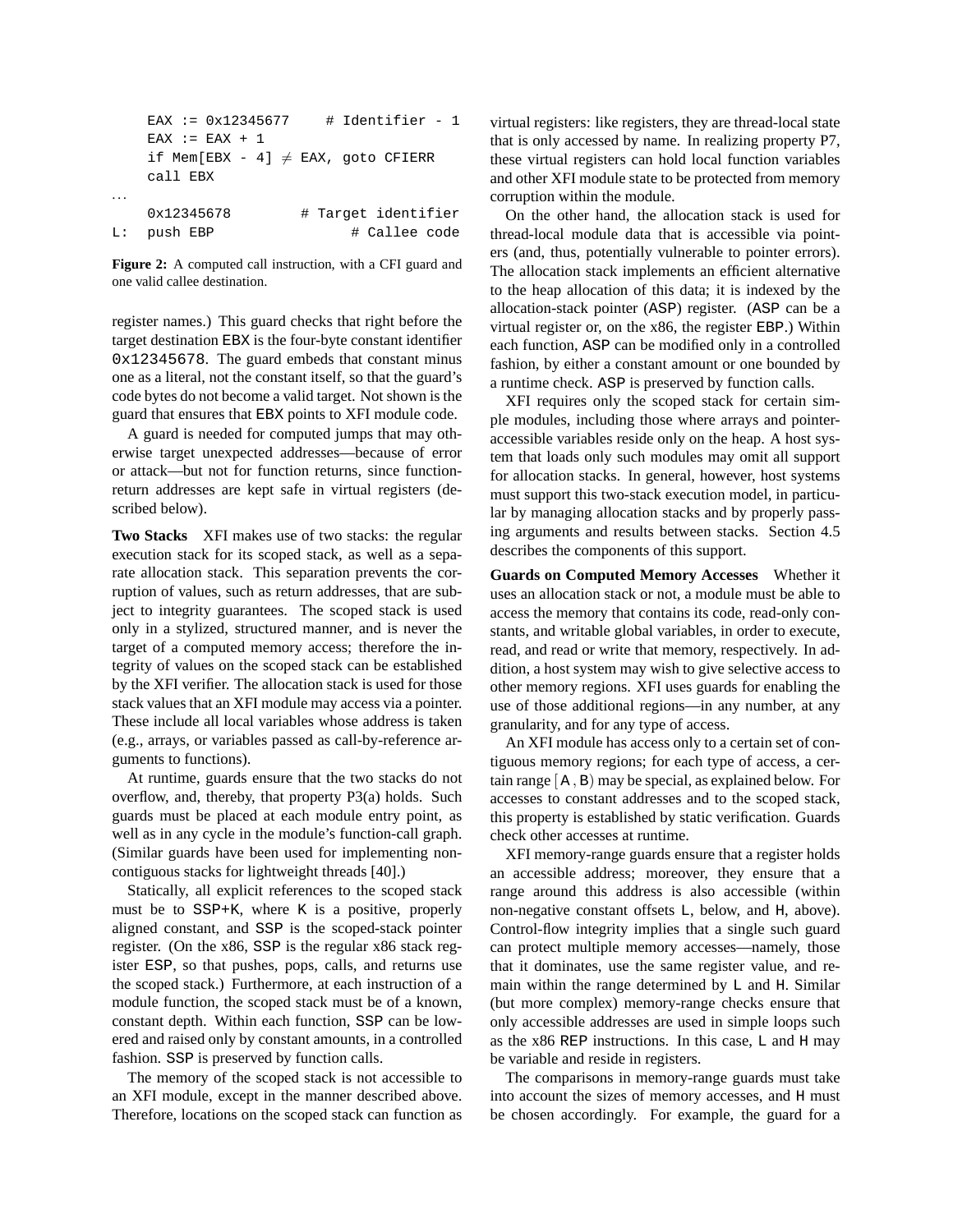```
# mrguard(EAX, L, H) ::=
   if EAX < A + L, goto S
   if B - H < EAX, goto S
M: Mem[EAX] := 42 + Two writes
   Mem[EAX - L] := 7 # both allowed
. . .
S: push EAX # Arguments for
   push L, H # slower guard
   call SlowpathGuard
   jump M \qquad # Allow writes
```
**Figure 3:** Two memory writes, and a memory-range guard for the range  $[EAX-L, EAX+H]$ . The guard executes faster if this range lies within  $[A, B)$ . The constant H should be at least 4.

four-byte write through EAX must ensure that all bytes in the range  $[EAX, EAX+4]$  are writable. The guards must also handle corner cases, such as when A is near the end of addressable memory. In the common situation where A+L and B−H are constants established by the loader (as described in Section 4.1), the corner cases can be treated statically. For variable memory ranges, like those of x86 REP loops, guards must perform additional runtime checks. The guards must also consider the possibility of arithmetic overflows.

Figure 3 shows an example memory-range guard that establishes that access is allowed to all addresses in the range  $[EAX-L, EAX+H]$ . The figure includes two write instructions that each accesses four bytes of memory through EAX. For the guard to check the writes correctly, the offset H must therefore be at least 4. The figure also introduces a shorthand mrguard. Below, mrguard(EAX, L, H) represents the contents of the figure minus the two writes. As shown in the figure, memory-range guards can be implemented as two paths: one faster, the other slower.

- The fastpath directly compares an address in a register with the values A+L and B−H. The guard permits access if the address lies within these bounds.
- If the fastpath comparisons fail, then the guard calls a host-system slowpath with appropriate arguments. The slowpath searches to see if the address range lies within any other accessible memory regions. The address, and the values L and H, are parameters to this search. The search itself may be arbitrary code, and may for example involve direct comparisons or data structures similar to page tables. The search may be invoked by a direct jump, a trap or fault (e.g., the x86 bounds exception), or by other explicit or implicit control flow.

Analogously, CFI guards could also use a slowpath when embedded identifiers do not match, thus supporting a rich, dynamic notion of validity for function pointers. We have not yet needed this extension.

## **4 Implementation**

We have designed and built an XFI implementation. This section describes it, and also considers optional, simple, specialized hardware support for XFI. Although still a prototype, the implementation is already complete enough to be practical, as demonstrated by the applications and measurements described in later sections.

## **4.1 XFI Modules**

XFI modules are dynamically loadable executables in an appropriate object format. In our implementation, they are Windows "Portable Executable" binaries, often named EXEs or DLLs [34].

Modules consist of multiple sections, which may have different access permissions. Machine code is in one executable section, and program data, such as read-only constants and writable global variables, is in others. Data in import and export sections allow the determination of module entry points and use of host-system support routines. Other sections, and the module header, provide host systems with auxiliary data (for example, cryptographic signatures and offsets for load-time relocation). Auxiliary sections are used only at load time.

XFI protection thus relies on several module sections. Import sections, as well as host-system policy, limit an XFI module's use of support routines; similarly, memory access is constrained by section access permissions. The relocation section may give values to XFI constants, such as the constants A+L used in memory-range guards. Finally, a new, auxiliary section holds untrusted verification hints (discussed in Section 4.3).

The efficiency of memory protection can benefit from choices in the structure of XFI modules. Specifically, writable fastpath memory may lie completely within a read/write section of each XFI module: once a module is loaded, this section can have any amount of memory. (A section-header value gives its size.) In this case, the module, or its host system, may provide a heap implementation that allocates memory within that section. Such a fastpath region can be made large without wasting physical memory: host systems with virtual memory support can allocate physical pages as requested by the XFI module (e.g., by the heap implementation calling a support routine). This strategy is especially attractive for 64-bit systems, where ample virtual size can be given to a fastpath region.

### **4.2 The Rewriter**

We produce XFI binary modules from Windows x86 executables with a rewriter based on the Vulcan library [37]; XFI rewriters could as easily be created using similar libraries for other architectures [37, Section 7]. Although our x86 rewriter requires neither recompilation nor source-code access, it makes use of debug informa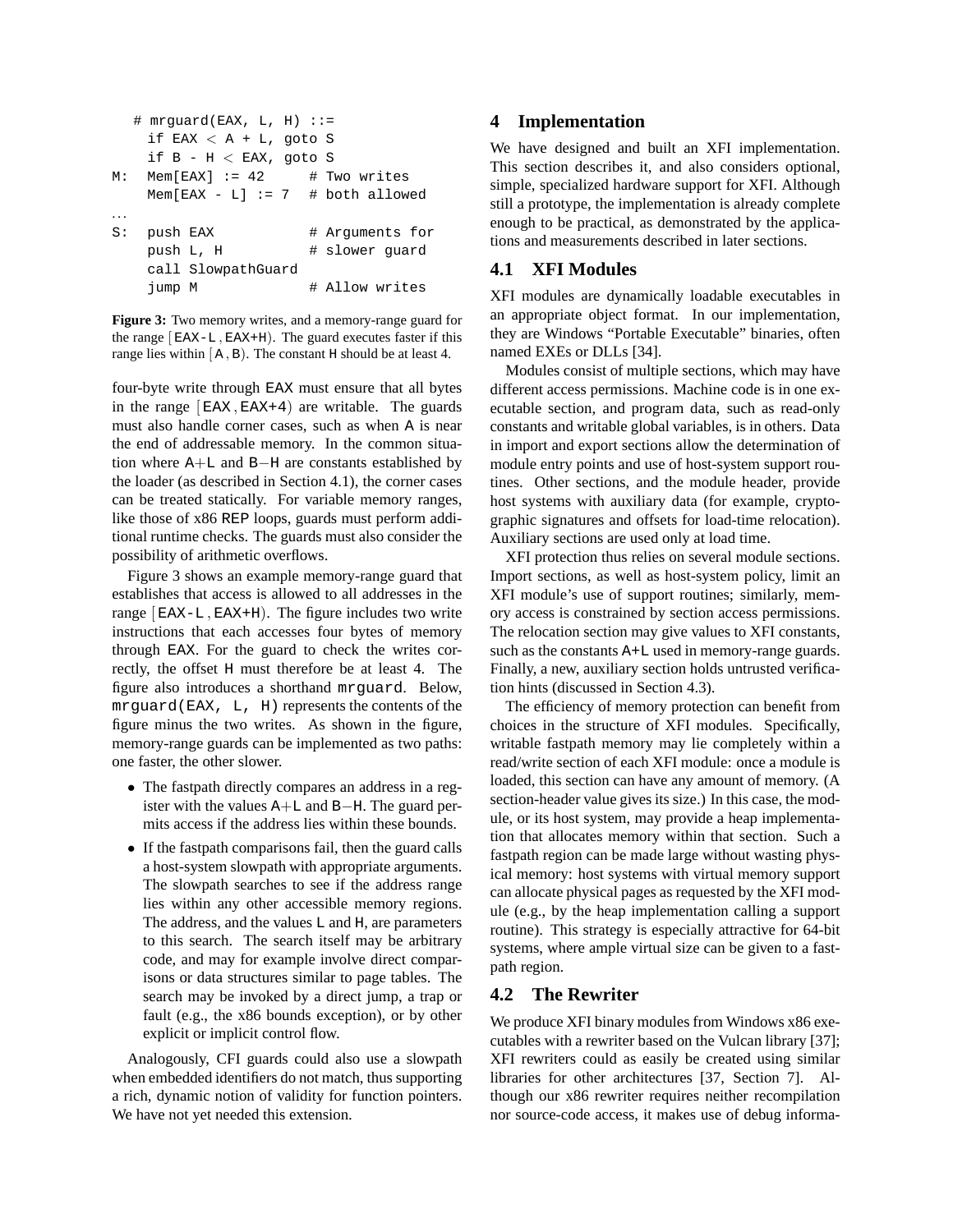tion (PDB files), for instance to distinguish code from data. Such PDB files are publicly available for all Windows components. Our rewriter is relatively complex and not very fast. In particular, it must do intra-procedural analyses for control flow, stack use, and register use; these analyses are not always linear.

Our rewriter does not currently handle certain handwritten modules; it also stumbles on frame-pointeroptimized code, and code with certain variable-size stack allocation. (Both can be supported using a virtual register.) Similarly, our verifier does not handle MMX, SSE, and other x86 instruction-set extensions. However, since our verifier is conservative, neither these limitations nor rewriter bugs should ever result in the execution of an XFI module without XFI protection.

Alternatively, XFI modules could be output by the code-generation phase of a compiler. A compiler that would produce XFI modules would generate mostly standard machine code, but add structured inline guards and verification hints, and use the allocation stack for stack data subject to computed memory access. Such a compiler could make more thorough use of XFI mechanisms, help reduce overhead, and remove some limitations of our prototype.

### **4.3 Verification**

As discussed in Section 3, the correctness of XFI protection depends on the load-time verification of XFI modules. Our verifier was written from scratch and is self-contained. In particular, it is independent from our rewriter, and from any specific strategy for creating XFI modules. It is 3000 lines of straightforward, commented C++ code, most of which are tables for x86 opcode decoding. The verifier needs only a basic understanding of x86 behavior, modeling nothing more complex than integer comparisons and how instructions copy registers. Its simplicity contributes to our confidence in the verifier.

The verifier is much simpler than the rewriter because the verifier does only local reasoning about individual basic blocks. This reasoning takes advantage of a set of untrusted verification hints that must be present in the XFI module. A similar strategy is used by Java bytecode verifiers and in PCC systems.

Therefore, the verifier is not only simple but also fast. It makes a linear pass over the bytes of an XFI module, doing mostly instruction decoding and comparisons.

In order to establish the correct use of other XFI machinery, the verifier checks several specific conditions. These conditions refine and strengthen the requirements outlined in Section 3. In particular, the verifier ensures that both the allocation stack and the scoped stack are managed properly: the allocation-stack and scoped-stack pointers are updated only by bounded, constant amounts, the code contains stack overflow guards, the return address and other virtual registers are saved and retrieved from the scoped stack only, and function calls preserve the heights of both stacks.

Verification proceeds by considering the execution of machine-code instructions abstractly; it manipulates verification states which are predicates that describe concrete execution states. In particular, verification states model register contents, including the contents of the scoped stack which holds function-local virtual registers. The execution of each instruction  $\angle$  can be represented by a Hoare triple:  $\{P\}$  i  $\{Q\}$ , where P and Q are verification states. Given  $P$ , the verifier ensures that  $P$ guarantees the safe execution of  $\exists$ ; the verifier also computes  $Q$  and ensures that  $Q$  implies the verification states before each possible successor instruction.

To simplify verification, XFI modules must include a set of verification hints that guide the verifier. For the most basic version of the verifier, the hints must provide the verification state for the entry to each basic block. The verification is done one basic block at a time, and on basic-block exit the verifier checks that the final, computed verification state implies the verification state at entry to all possible successor blocks.

As mentioned above, the verifier also ensures that the proper CFI guards precede computed control-flow transfers. The verifier expects hints to specify the set of possible targets of computed jumps; these hints allow the verifier to collect the set of CFI target identifiers used in the module. The verifier scans the machine code of the module in order to ensure that these identifiers occur only at the beginning of basic blocks. Finally, the verifier allows computed control flow only when the verification state records the effects of an appropriate CFI guard. Similarly, the verifier allows a computed memory access only when the verification state records the effects of an appropriate memory-range guard.

Figure 4 shows an example program fragment. The memory-range guard in line 0 checks that the memory in the range  $[EAX-0,EAX+8]$  lies within a single accessible memory region. (See Figure 3 for a definition of mrguard.) This fragment copies the word stored at address EAX to address EAX+4, loads the result value from the allocation stack into EAX (in line 3), then restores the allocation-stack pointer (ASP) by loading it from a virtual register on the scoped stack, and returns. As shown in the comments, the pop and return instructions use the scoped stack.

At the start of verification of the code in Figure 4, the verification state encodes that the original value of the scoped stack pointer is 8 more than the current value, the return address is in the virtual register at address SSP+4, the value on function entry of the allocation-stack pointer is stored in the virtual register at address SSP, and the allocation-stack frame range  $[ASP-32,ASP)$  falls into a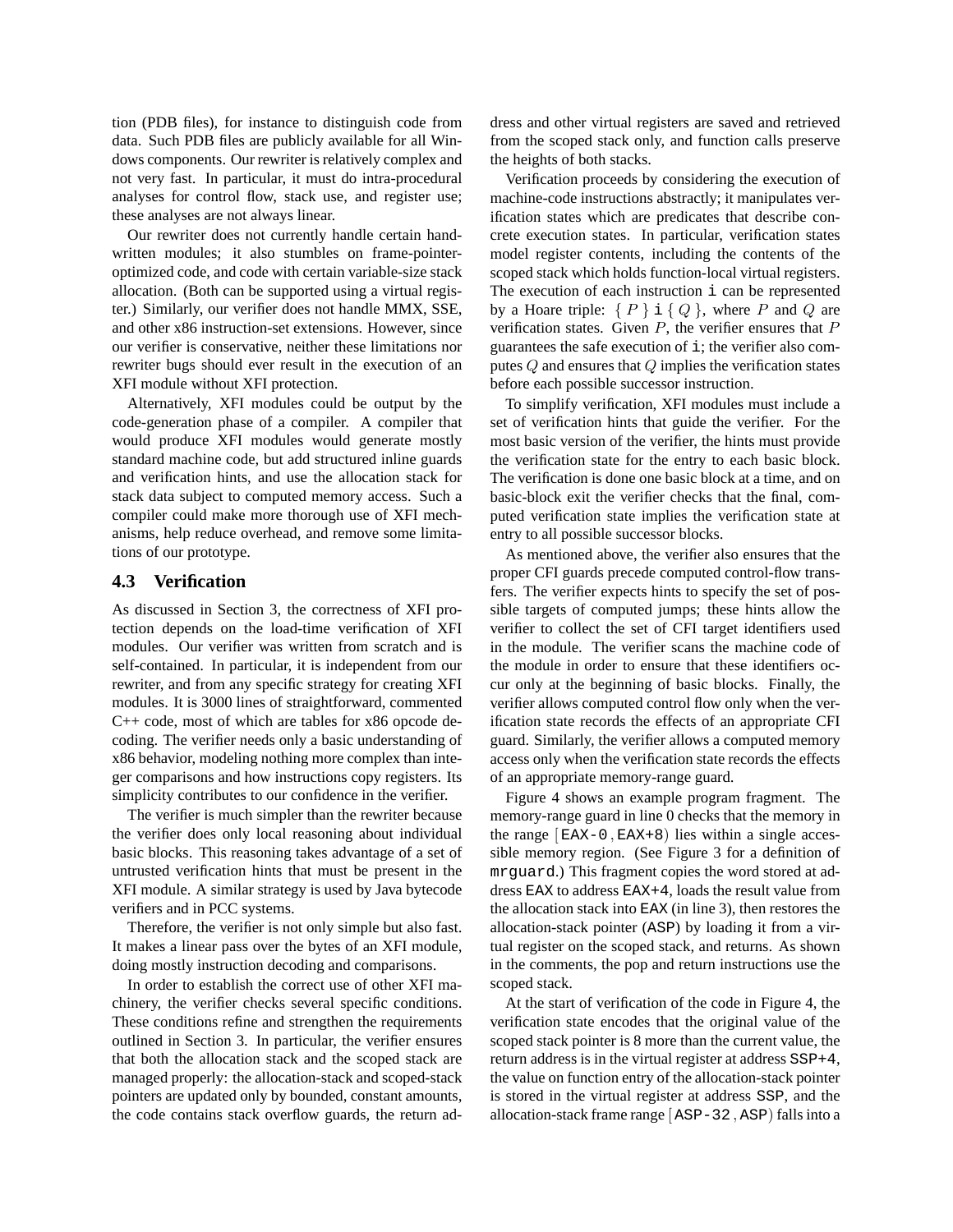|  | Code | Verification state |  |
|--|------|--------------------|--|
|--|------|--------------------|--|

```
{origSSP=SSP+8, valid[SSP, SSP+8) }
        {retaddr=Mem[SSP+4]}
        {origASP=Mem[SSP], valid[ASP-32, ASP)}
0. mrguard(EAX, 0, 8)
        \{valid[EAX-0, EAX+8)\}1. EDX := Mem[EAX]2. Mem[EAX + 4] := EDX
3. EAX := Mem[ASP - 4]4. pop ASP # ASP := Mem[SSP]; SSP := SSP+4{origASP=ASP, valid[SSP, SSP+4)}
        {origSSP=SSP+4, retaddr=Mem[SSP]}
5. ret # SSP := SSP+4; jump Mem[SSP-4]
```
**Figure 4:** Verification states for a small fragment of XFI module code. The items written in braces correspond to the verification state at the given program point.

contiguous accessible region of memory. For clarity, Figure 4 shows only modifications to the verification state. The verifier recognizes the meaning of the instructions of the memory-range guard in line 0, and adds the corresponding "valid" fact to the verification state for the following instruction. All of the previously known facts are preserved in this case, and the resulting "valid" facts suffice for checking all the memory accesses in the program fragment. In line 4, the verification state is changed to reflect the arithmetic operation implicit in the pop instruction. After line 4, the verification state considers valid only the range  $[$  SSP, SSP+4 $]$ , since in systems code the contents of the stack below SSP can always be clobbered by interrupts. At line 5, the verifier checks that the stack pointers will be restored to their original values before the return, and that the proper return address is used. In order to enable this reasoning, the verifier includes support for manipulating linear equalities and inequalities.

## **4.4 Inline Guards**

Many considerations influence the choice of the exact machine-code sequences for XFI mechanisms such as the inline guards. Finding suitable, efficient guards can be particularly challenging for the x86, because of its complex, non-uniform instruction set, and dearth of registers. In our XFI implementation, we address these x86 kinks partly through a register-liveness analysis that the rewriter employs to discover or make available free registers or x86 condition flags. We also use the following specific code sequences for each type of guard.

**CFI Guards** Our x86 CFI guards are implemented in much the same manner as shown in Figure 2, and detailed in [2]. Instead of having identifiers precede valid destinations, we embed callee identifiers within an instruction, prefetchnta, that has few side effects.

EAX  $:=$  SSP  $-$  L  $-$  K if EAX < Mem[FS + 8], goto SSPERR  $C:$  SSP := SSP - L  $#$  Lower SSP by L

**Figure 5:** Scoped-stack overflow guard on Windows.

**Stack-Overflow Guards** We employ memory-range guards in order to prevent allocation-stack overflow: if ASP is to be lowered by  $L$ , the range  $[ASP-L,ASP]$ must lie within an accessible region.

Our guard against scoped-stack overflow exploits a particular property of x86 Windows: the bottom of the current stack is held in directly accessible, thread-local storage pointed to by the FS segment register. (Future, Windows-specific implementations might usefully keep XFI-specific data in this thread-local storage.)

Figure 5 shows an x86 scoped-stack guard; it compares a proposed SSP value with the stack limit at FS+8 in the thread control block. Our guards ensure that free space always remains at the bottom of the scoped stack (e.g., for interrupt state). Thus, in the figure, code at label C lowers SSP by L, but our overflow guard ensures that K more space is available, where K is a constant.

Allocation-stack overflow guards can also be implemented in a host-specific manner. For instance, for single-page allocation stacks (such as may be used in the Windows kernel), an invariant on the top bits of ASP could allow for a fast guard—even when allocation stacks are placed in slowpath memory.

**Memory-Range Guards** Our implementation uses a fastpath memory region whose endpoints A and B are embedded in the memory-range guards. This region lies within the XFI module, as suggested in Section 4.1; its endpoints are relocation constants set during loading. In theory, the endpoints could be fairly arbitrary, even values held in reserved registers—although our implementation does not spend x86 registers for this purpose.

Our x86 memory-range guard is like that shown in Figure 3 of Section 3. The slowpath call is not placed inline, both because it would waste code cache and also because the x86 predicts forward branches as not taken, by default. We have considered having our guards raise exceptions, caught by a slowpath guard provided by the host system; however, this approach is likely to be less efficient than guards that call slowpaths. In particular, our implementation cannot use the x86 BOUND instruction because hardware bounds exceptions are treated as fatal conditions in the Windows kernel.

## **4.5 Host-System Support**

Most XFI modules need runtime support from their host system, as discussed above. This section describes the support components that host systems must implement in order to make use of XFI protection.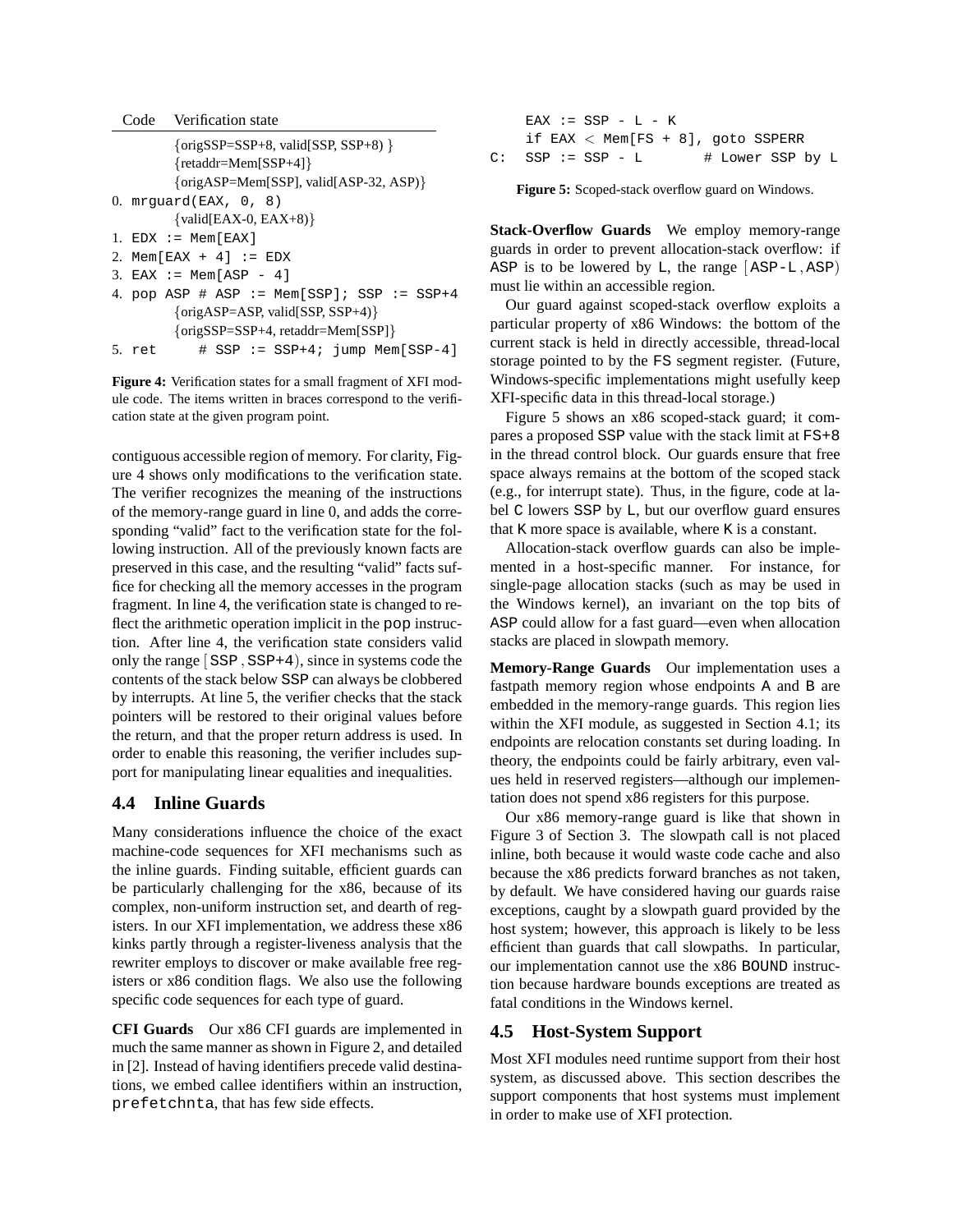As an alternative, instead of the host system implementing them separately, these support components may be included with XFI modules, for instance in a distinct library-code section. Such library code may be trusted because of cryptographic signatures or for other reasons; therefore, this code may even include the XFI verifier.

**Slowpath Permission Tables** When executing their slowpath, memory-range guards must search permission tables: runtime data structures, maintained by the host system, that hold the set of accessible memory regions. There may be multiple such tables, one for each type of slowpath access. Each search checks whether a range  $[R-L, R+H]$  lies within a contiguous memory region to which the host system has granted access.

Searching these tables must be fast, as some software will access memory in a manner that frequently calls the slowpath of memory-range guards. Fortunately, fast permission tables can be implemented in several ways. In particular, by using tables similar to page tables, searches can use known, efficient techniques for software-filled translation lookaside buffers, or TLBs [43].

In our implementation, permission tables are very simple: a null-terminated list of address pairs, of the start and end of regions. Even though there are faster alternatives, we chose this representation not only because it is simple to maintain and search, but also because our experiments indicated that more complex tables would be of limited benefit.

**Allocation-Stack Manager** A host system must properly associate an allocation stack with each thread that executes in an XFI module. Allocation-stack management must consider both performance and resource consumption. For instance, a thread can keep using the same allocation stack if it calls an XFI module reentrantly; alternatively, it may adopt a new allocation stack on each entry.

Our implementation uses a pool from which hostsystem threads draw allocation stacks when they call XFI modules. The size of the pool is adjusted on the basis of the concurrency in the XFI module. The pool's data structure is a simple array, guarded by a single lock; this array is consulted in order to acquire and release allocation stacks, as threads go through software call gates.

**Software Call Gates** An important component of XFI is the software that mediates calls to entry points and support routines, in particular to map to and from the twostack model used by XFI module execution. These wrappers are a software form of call gates, as found in some hardware architectures [43]. They will typically be implemented by the host system, and may perform all the work necessary to manage stacks and to maintain permission tables. Our wrappers, in addition, resolve complications such as the multiple calling conventions of x86 Windows and variable-argument support routines.

Instead of copying arguments and results, as in component systems [7], our wrappers can edit the slowpath permission tables to marshal access rights on calls and returns. This alternative is important when it is not desirable to copy into and out of XFI module fastpath memory, such as for large, infrequently used data buffers. Device drivers may be good candidates for this optimization, as they often manage large buffers, while performing little processing of those buffers. (For example, a storage driver may never examine the data being read or written.)

**Windows Exception Dispatcher** The Windows software execution model includes a unified mechanism for handling software and hardware exceptions, both synchronous and asynchronous. This Structured Exception Handling (SEH) [31, 34] applies both in user mode and in the kernel; it generalizes Unix signals and C++ exceptions, and can be used to implement both. On the x86, SEH requires functions that catch exceptions to place relevant SEH metadata on the stack, including the address of a catch expression and a catch handler. (On the other hand, 64-bit Windows places the metadata for all functions in a static, read-only table.) Function prologues and epilogues link this metadata into a chain of handlers, whose head is at  $FS+0$  in the thread control block. Upon an exception, catch expressions along this chain are evaluated, determining which catch handler is used. Multiple, strong invariants apply to this metadata, as well as to the handler chain.

XFI protection for Windows must consider SEH, both to enforce policies (e.g., P6), and to support correct execution of Windows software, which often makes use of SEH. In particular, XFI should allow both catch expressions and catch handlers to run on both XFI stacks, and (possibly) allow control to resume at the faulting instruction. Fortunately, XFI mechanisms such as virtual registers enable SEH integrity to be fully maintained. This integrity results in important security benefits: SEH corruption is a favorite means of attack on Windows [32].

We have designed support for SEH in our XFI implementation; we outline it next (omitting details because of space constraints). We have not yet fully built this support, but our implementation does handle Unix-style signals. The support includes both the necessary hostsystem components and what conditions are checked by the XFI verifier. All exceptions are directed to our exception-dispatcher implementation in the host system; it saves registers, and invokes the XFI module's SEH code in the proper order, and using the right context (e.g., for the ASP register). The XFI verifier ensures each function's SEH metadata is well formed, and used appropriately; it also restricts catch expressions so they properly access stacks via a base pointer.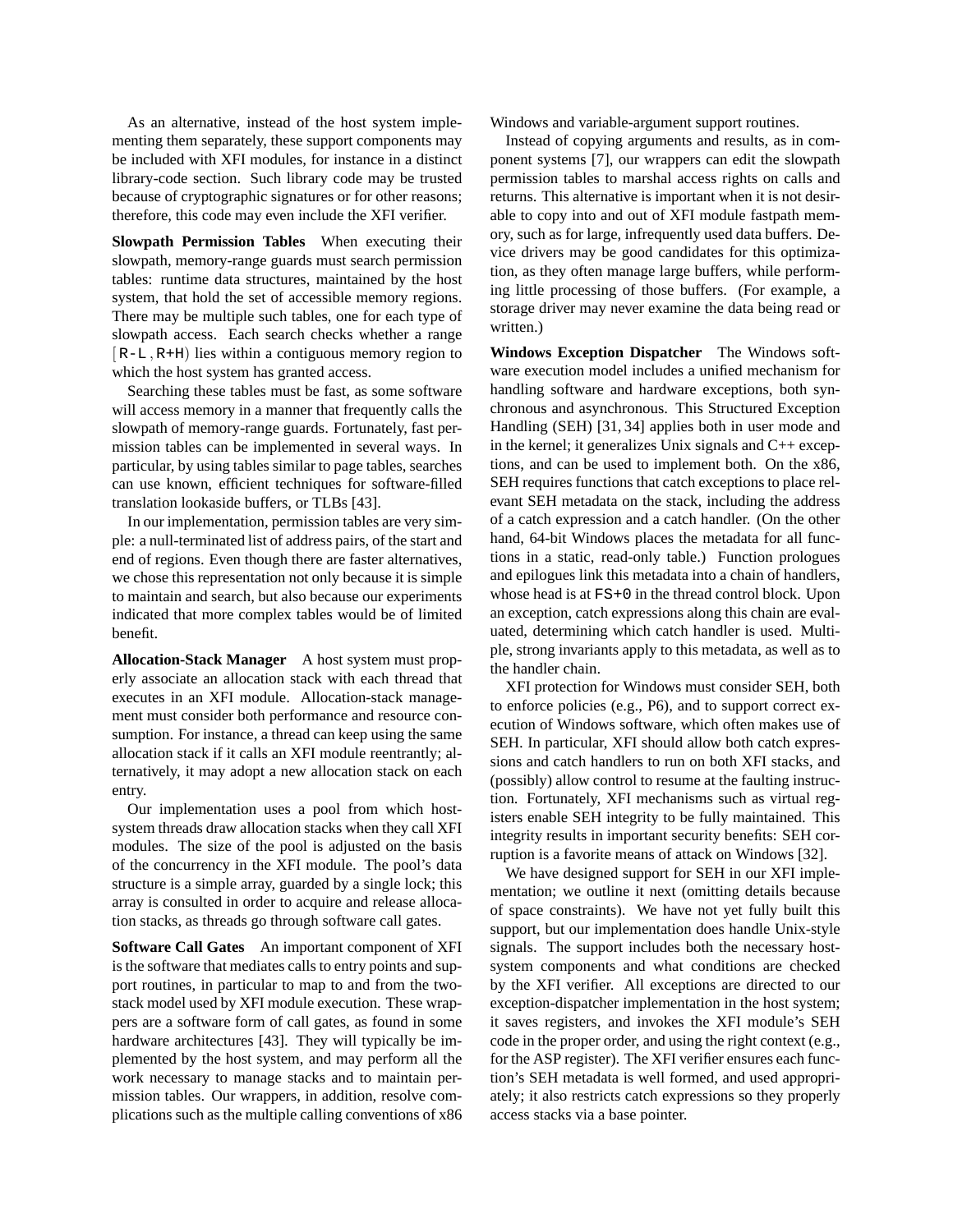### **4.6 Possible Architecture Support**

The specifics of XFI mechanisms and their behavior depend on hardware characteristics. In particular, the code and the cost of software guards will vary across platforms. Therefore, we have designed and evaluated relatively straightforward hardware support for CFI guards and memory-range guards in an Alpha simulator. (No precise x86 simulator is available.) This support extends the Alpha instruction set with a few, new register-based comparisons instructions.

We implemented CFI guards with four new instructions: a cfilabel instruction and a variant of each of the Alpha computed transfer instructions ("indirect jump", "return", and "jump to subroutine"). The instructions contain 16-bit, immediate identifiers. After a CFI transfer instruction with identifier ID, a cfilabel with ID must be executed before any other type of instruction; otherwise, a hardware exception is triggered. Between these instructions, the value ID is stored in a normal, renamed register, so multiple CFI guards can be in flight simultaneously. To avoid reads of this CFI register at each instruction, it is monitored with a two-state automaton in the commit stage of the pipeline. An x86 implementation could be similar, except that it might use instructions up to six bytes long (e.g., in order to allow larger identifiers) and an explicit CFI register.

We implemented memory-range guards with three new instructions, one for each type of access (read, write, and execute). Each instruction takes the form mrguard R, L, H, naming a register R, and providing L and H as 10-bit immediate constants. The instructions compute values R-L and R+H and compare them with registers that hold A and B, using the regular, scheduled arithmetic units of the processor. (Thus, the instructions implement mrguard as defined in Figure 3.) On fastpath failure, our instructions (like the x86 BOUND instruction) throw a hardware exception that provides R, L, and H only as implicit arguments via the faulting instruction. An x86 mrguard instruction could perform a real call, and push arguments onto the stack, with accordingly higher performance; it could be implemented in microcode, with the address of the slowpath function to call in a machinespecific register.

We studied these new instructions for XFI guards in a validated, cycle-accurate Alpha EV6 simulator [14]; the details are in a companion report [9]. Our results indicate that hardware-supported XFI can be quite efficient: adding effect-free NOP instructions instead of XFI guards leads to virtually identical overhead as using the new instructions. In part, these results reflect that our XFI instructions introduce no new dependencies, and can leverage unused processor units; they also reflect cache pressure due to increased code size. These results are likely to carry over to the x86 architecture. Section 6.2 gives measurements of the overhead of using x86 NOPs in place of XFI guards.

### **5 Applications**

XFI has a wide range of potential applications. To date, we have applied our XFI implementation to dynamic libraries, device drivers, and multimedia codecs. In this section we describe some of these applications; for brevity, we focus on device drivers.

Device drivers are a prime application domain for XFI protection, both because they should comply with XFI policy and also because their failure to do so has serious consequences.

We have implemented XFI for kernel-mode device drivers developed using the Windows Driver Foundation (WDF)—a new-generation framework, designed to simplify the development of correct drivers for all versions of Windows [26]. With WDF, a device driver no longer has direct access to kernel abstractions, such as workitem queues, request packets, or device objects; rather, these are opaque to the driver, and WDF performs all modification and synchronization on the driver's behalf. In addition to holding abstract such critical state, WDF validates that drivers comply with contracts, even on production systems. Thus, WDF represents a significant advance in interface safety over previous driver support frameworks [30].

XFI protection can isolate device drivers in a WDF host system. Without this isolation, despite all its interface-safety checks, it is impossible for WDF to contain driver faults (or exploits) fully, or even to detect them in all cases. Since WDF mediates on all interactions with the kernel, device drivers interact with their host system frequently; therefore, XFI protection is more attractive than potential alternatives with higher context-switch latency.

We have added to WDF the necessary components for XFI protection. These include the machinery described in Section 4, as well as some WDF-specific machinery. In particular, this machinery enforces the assured selfauthentication policy (described in Section 3), as follows. Since WDF can serve multiple drivers simultaneously, drivers pass along a pointer to their WDF control block when they call support routines. A driver may attempt to spoof this value in order to call WDF as another driver. We thwart such impersonations by requiring the first argument to each WDF support routine to be a specific, read-only variable in the XFI module of the calling driver. WDF has write access and sets this variable as it loads the driver.

It is simple to determine the set of memory regions that a WDF driver should be allowed to access. A driver gains access to memory either through explicit allocation—a call to a WDF support routine—or implicitly, such as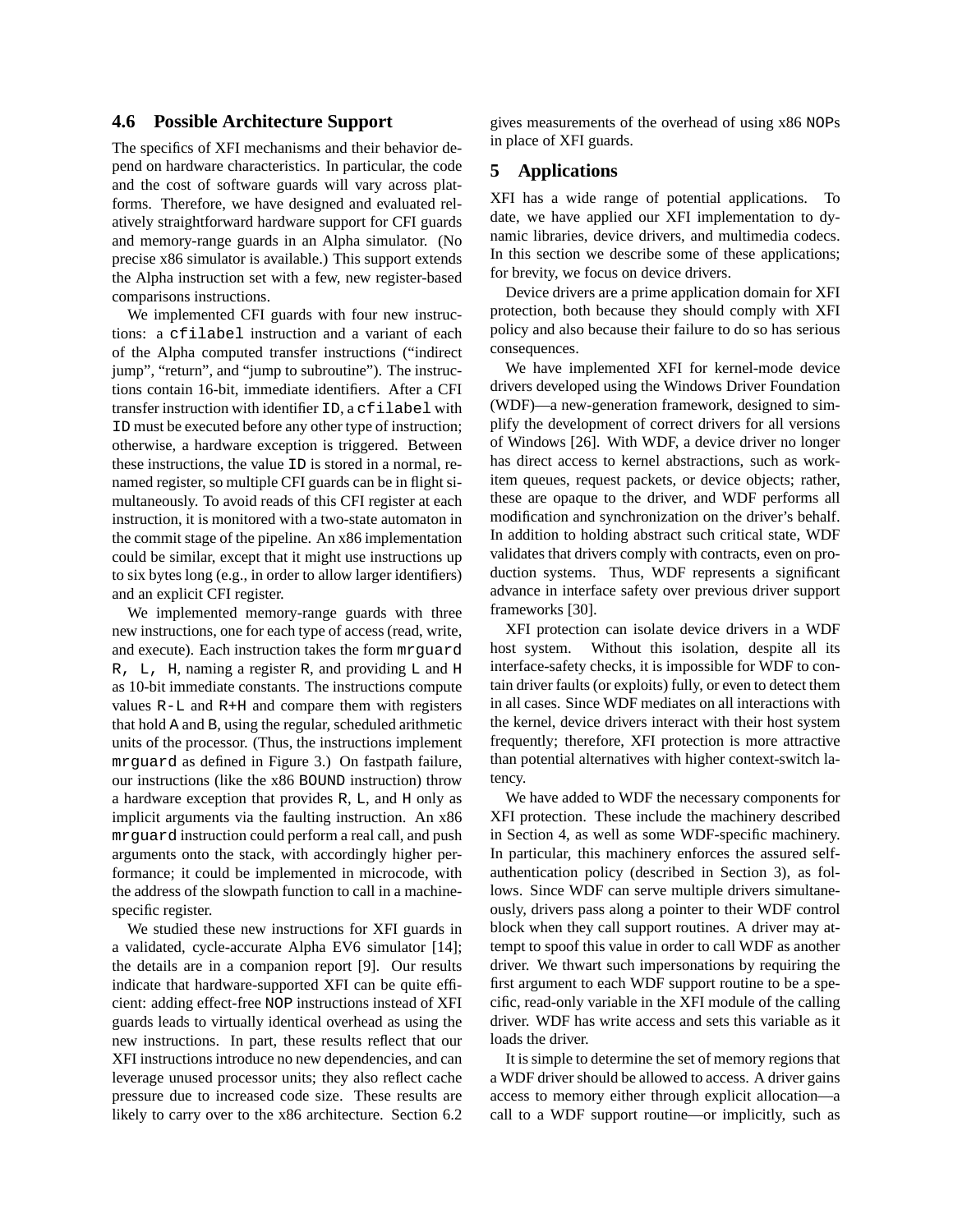when an I/O buffer is passed to the driver for processing. In all cases, WDF has the information necessary to grant (and later revoke) access to those memory regions, by modifying the slowpath permission tables.

We have applied XFI to some WDF drivers, including a RAM disk driver and a benchmark driver used by the WDF team to measure performance. Section 6 gives the results of these experiments.

Multimedia codecs are another attractive application domain for XFI protection. They are typically extensions (often downloaded, untrusted code) that operate on data at the request of their host system. Furthermore, they have been the subject of many successful attacks. As described in Section 2, we have turned the standard JPEG implementation of image decoding [20] into an XFI module. Section 6 gives the results of these experiments as well.

### **6 Evaluation**

We have performed a number of experiments and analyses in order to evaluate the benefits and overheads of XFI protection. This section summarizes our results.

### **6.1 Protection Benefits**

XFI protection against faults such as spurious writes to memory is similar to the protection of hardwaresupported address spaces (e.g., processes). However, some aspects of XFI protection do not lend themselves to simple comparisons; for instance, XFI enforces integrity guarantees that protect against security exploits. We have validated these XFI benefits, in part by experimenting with actual exploits.

We have established that CFI guards alone are sufficient to prevent a wide variety of attacks that follow deviant machine-code execution paths and thereby violate XFI policy. In particular, CFI blocks the exploits used by Blaster and Slammer and those in a test suite of 18 other attack vectors; CFI also thwarts the published exploits of a heap overflow in the widespread software used in our JPEG module. More details can be found in [2].

XFI also helps defend against data-corruption exploits For example, in an XFI module, if a global configuration variable does not reside in a region that is subject to computed memory access, then that variable can be modified only by those instructions that refer to it by name; similarly, access to function-local variables is limited. In this manner, XFI program-data integrity can effectively thwart exploits described in a recent paper on data-only attacks [12].

Unfortunately, some attacks still succeed, despite XFI protection. Most notably, these include Nimda-like attacks that abuse over-permissive support routines. Defense against such attacks remains an open problem.

### **6.2 Enforcement Overhead**

We applied our x86 XFI implementation to WDF device drivers, SFI benchmarks [36], the JPEG decoder [20], and Mediabench kernels [22], all compiled using Microsoft VC++ 8.0, with optimizations. Rewriting each module took a few seconds; verification is linear in the module size and typically takes a few milliseconds. We made elapsed-time measurements for a Pentium M 1.5GHz processor, on an idle system with daemon services disabled. The processor was fully utilized in all runs. (For drivers, 90% of the time was in the kernel.)

Tables 1, 2, and 3 summarize the results of our measurements; the tables report overheads relative to modules before XFI rewriting. Overheads are the average of five runs of more than ten seconds, with standard deviation less than 1.5%. Overheads are shown for *write protection*, which restricts only writes, and (between parentheses) for *read-write protection*, which also restricts reads. We emphasize write protection because integrity (rather than confidentiality) is usually the central goal of protection.

Our tables have three columns of results. The slowpath column shows overhead when memory-range guards have to consult permission tables for access to the data processed by the XFI module. The fastpath column shows results when data already resides within the module's fastpath region—for instance, because the host system passed a copy of the data when it called the module entry point. Both columns reflect the case where XFI modules have a private, fastpath memory. Memory-tomemory copies are fast on modern processors, and fastpath regions can be large (as discussed in Section 4.1), so host systems may find it most convenient to copy arguments to and from XFI modules; in this case, only fastpath overheads apply. Slowpath memory, and the techniques of Section 4.5, may be used only rarely, in particular when state truly needs to be shared.

The NOP column shows the measured overhead when each inline guard is replaced with a six-byte x86 NOP instruction. Therefore, it gives a baseline for the cost of structuring binaries as XFI modules, and of including guards in the appropriate places. In particular, the NOP column shows overheads that results from increased cache pressure and from additional instruction decoding. As discussed in Section 4.6, NOP overheads may also be indicative of the overheads that would be seen with hardware-supported XFI: on the x86, six bytes are a reasonable size for new XFI guard instructions.

Each table also shows the code size of each XFI module as a multiple of the code size of the original binary. The size increase results from inline guards, and is often substantial; however, the added code is often not executed, since our x86 guards are implemented with an out-of-band slowpath (as shown in Figure 3).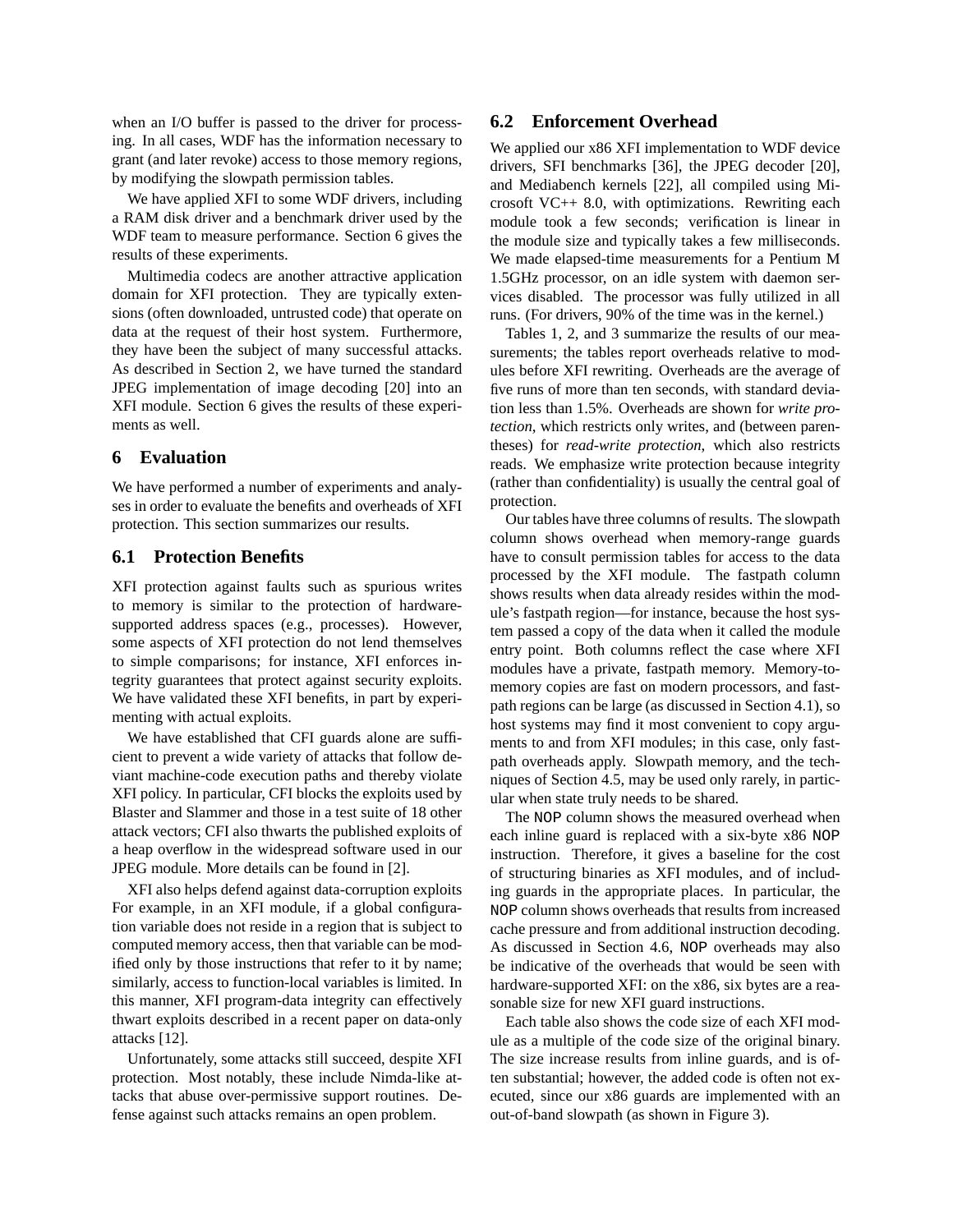|         |                           | <b>NOP</b>                | fastpath   | slowpath        |
|---------|---------------------------|---------------------------|------------|-----------------|
| hotlist |                           | $\Delta$ sz   2.1x (2.6x) | 2.5x(4.1x) | $3.9x$ $(8.3x)$ |
|         | $\mathbf{0}_{\mathbf{0}}$ | $1\%$ (5%)                | 4% (94%)   | 5% (798%)       |
| lld     | $\Delta$ szl              | 1.2x(1.3x)                | 1.5x(1.8x) | $1.7x$ $(2.3x)$ |
|         | $\frac{0}{0}$             | 10% (28%)                 | 27% (60%)  | 93% (346%)      |
| MD5     |                           | $\Delta$ sz   1.1x (1.1x) | 1.2x(1.3x) | $1.3x$ $(1.5x)$ |
|         |                           | $ 9/6 $ -1% (2%)          | 3% (7%)    | 27% (101%)      |

**Table 1:** Code-size increase and slowdown of SFI benchmarks, with XFI. The % rows show slowdown.

|             | Kt/s            | <b>NOP</b>                | fastpath          | slowpath          |
|-------------|-----------------|---------------------------|-------------------|-------------------|
| $\Delta$ sz |                 | $1.3x$ $(1.3x)$           | $1.3x$ $(1.4x)$   | $1.4x$ $(1.6x)$   |
|             |                 | 1   193   5.0% $(4.8\%)$  | $6.8\%$ $(6.1\%)$ | 5.9% (13.4%)      |
| 512         | 151             | 4.7% (3.9%)               | 5.3% (4.7%)       | 4.8% (10.6%)      |
| 4K          | 71 <sup> </sup> | $1.7\%$ $(1.7\%)$         | $2.7\%$ $(2.9\%)$ | $2.6\%$ $(5.0\%)$ |
| 64K         |                 | $5 \mid 1.2\% \; (1.9\%)$ | $1.4\%$ $(0.4\%)$ | $1.7\%$ $(1.8\%)$ |

**Table 2:** Code-size increase and slowdown for different kernel buffer sizes for a WDF benchmark, with XFI. The unprotected driver is 11KB of x86 machine code; its transactions per second (shown in thousands) form the baseline for the slowdown percentages.

Table 1 shows numbers for well-established benchmarks for SFI performance [16, 25, 36]; each is less than 3K of machine code. Unlike XFI, SFI supports only one accessible memory region, so only XFI fastpath overhead is directly comparable with published SFI measurements. This overhead is either similar to that of SFI or significantly lower. For instance, XFI fastpath overhead on MD5 is only 3%; for SFI, the corresponding numbers range from 23% [36] to 47% [25]. XFI can have lower overhead than SFI because, with XFI, a single memory-range guard can suffice for multiple memoryaccess instructions. The hotlist benchmark searches a linked list, in a tight loop; each pointer must be checked separately. Therefore, its read-write slowdown (up to nine-fold) reflects the use of a memory-range guard every few instructions.

Table 2 gives the results of running a WDF benchmark with XFI protection, using KMDF 1.0 [26]. In the benchmark, a user-mode program stores in a kernelmode driver a data buffer of a certain size; this buffer is then retrieved and validated. Table 2 exhibits clear, understandable trends: enforcement overhead is reduced by using either a larger buffer per transaction, or faster and fewer guards. (The table also exhibits small anomalies: sometimes the use of more, slower guards slightly improves performance, possibly because of cache effects.) For this benchmark it was important that XFI is able to guard use of the x86 REP instructions; otherwise, a guard might have to be executed for every buffer byte, resulting in up to three-fold slowpath overhead.

In addition, we experimented with a WDF implementation of a RAM disk driver. We copied 8 megabytes

|             | <b>NOP</b> | fastpath        | slowpath        |
|-------------|------------|-----------------|-----------------|
| $\Delta$ sz | 1.3x(1.6x) | $1.7x$ $(2.5x)$ | $2.1x$ $(3.7x)$ |
| 4K          | 14% (34%)  | 18% (78%)       | 42% (112%)      |
| 14K         | 15% (36%)  | 18% (80%)       | 43% (116%)      |
| 63K         | 12% (31%)  | 17% (75%)       | 40% (108%)      |
| 229K        | 11% (28%)  | 15% (68%)       | 35% (98%)       |

**Table 3:** Code-size increase and slowdown for different-size input data for JPEG decoding, with XFI. The unprotected decoder is 59KB of x86 machine code; the baseline for the slowdown shown is decoding time.

|              | <b>NOP</b>  | fastpath     | slowpath    |
|--------------|-------------|--------------|-------------|
| adpcm_encode | $0\%$ (4%)  | 2% (49%)     | 13% (149%)  |
| adpcm_decode | $-3\%$ (2%) | 3% (12%)     | 36% (112%)  |
| gsm_decode   | 3% (1%)     | (97%)<br>79% | 125% (230%) |
| epic_decode  | 3% (9%)     | (19%)<br>7%  | 119% (220%) |

**Table 4:** Slowdown of Mediabench kernels, with XFI.

back and forth, between two directories on the RAM disk, flushing the file cache after each copy. We repeated these copies several thousand times, both using singlebyte files and files of varying sizes. The RAM disk did not exhibit any measurable end-to-end slowdown, even with slowpath guards. (Similarly, for many modules, the overhead of XFI protection may be overshadowed by other processing.)

Between the above drivers and the WDF, we measured up to 900,000 transitions per second—but each had little cost. In comparison, placing drivers in hardwaresupported address spaces causes overhead on each transition (because new page tables must be loaded), as well as during code execution (because of higher TLB miss rate). Such overhead is correlated with the rate of transitions between the kernel and the driver, and at 23,000 transitions per second it can cause more than three-fold slowdown of kernel processing, as reported in [39]. Our experiments concern WDF drivers that have a much higher transition rate; correspondingly, their processing slowdown with hardware-based protection could be much worse. With XFI protection, these hardwarerelated overheads are fully eliminated.

Table 3 shows results for the JPEG decoder for inputs of four different sizes. Each of the inputs yields an image about eight times larger. Although JPEG processes images in 64-pixel blocks, overhead is somewhat smaller for larger images—again because of fast guards for REP loops. Table 4 shows results for other multimedia codecs, namely three Mediabench kernels (defined as in [9]). Overall, the performance of these XFI multimedia codecs seems acceptable, considering that they are based on unmodified, standard C-language sources, and that they can be used safely within any x86 hardware protection ring.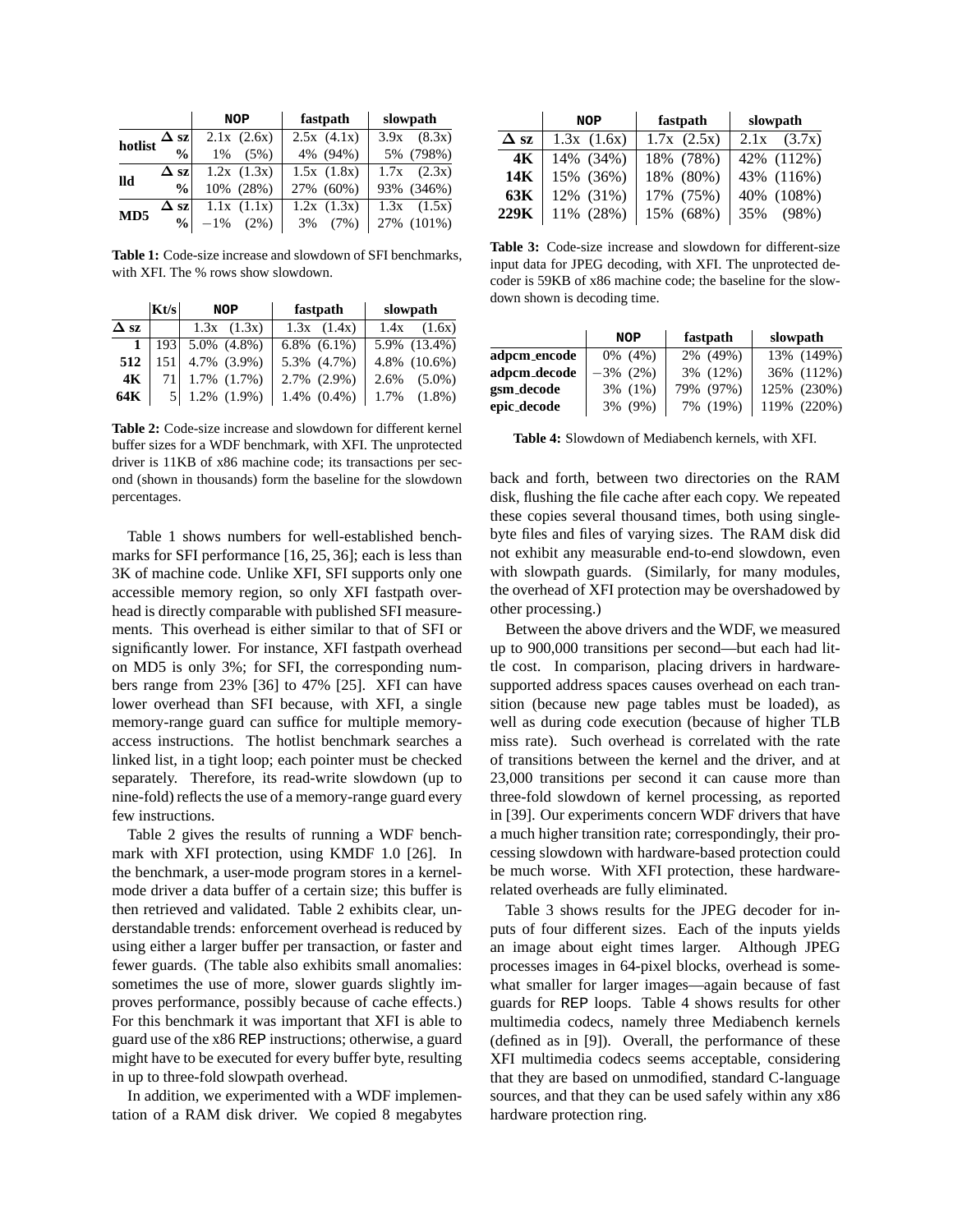## **7 Related Work**

Since there is a wealth of work on protection, we briefly review the landscape and include details on only a few specific pieces of related research.

Unfortunately, no single approach to protection will be suitable for all scenarios in modern, commodity systems. Some approaches, like Nooks, are designed for "fault resistance, not fault tolerance" and can be easily circumvented by malicious code [39]. Others, like Mondrix, require sophisticated, new hardware support, or changes to the system foundations for the inclusion of a protection supervisor [4, 23, 44]. In its published incarnations, SFI [16, 25, 36, 41] has enforced a policy more basic than that of hardware-supported address spaces, yet placed hard-to-meet constraints on memory layout and other system aspects, such as signals and multithreading. Language-based approaches [5, 19, 24, 28] usually require re-writing software; they can also require elaborate runtime support that may be difficult to include at all levels of a system.

XFI is founded on the view that protection should be mostly a software issue [6] (cf. [42]). In comparison with traditional hardware-supported address spaces, software machinery can offer almost arbitrary expressiveness. It may also be easier to deploy than new architectures (e.g., [44]). Finally, it can make it efficient to switch protection domains, and it avoids technical difficulties such as the efficient hardware implementation of permission tables. Of course, even software-based approaches require appropriate hardware support [6], sometimes to a non-trivial extent (e.g., x86 segments for protecting a call stack in our previous work on SMAC [2]).

Software protection systems vary widely in their contexts, goals, and techniques:

- Some systems address protection between kernel environments (e.g., [4, 23, 39]), while others target applications isolated by typing (e.g., [19]). XFI aims to be applicable in a broad range of contexts.
- Inlined reference monitors [17] and PCC [29] aim to support the enforcement of a large class of properties. More targeted systems include ours for CFI. XFI leverages CFI in order to offer, systematically, external properties and critical-state integrity. Going beyond protection, some software techniques also address rollback and recovery (e.g., [38]); we have not yet studied them in the context of XFI.
- Some systems rely on interpretation techniques; program shepherding [8, 21] and the use of virtual machine monitors [4, 23, 44] are examples of this approach. Many others (including XFI) rely on language constraints, static and dynamic typing, and other kinds of analyses [15, 19, 27, 33]. Generally, static analysis aims to verify that dynamic checks

are not necessary. In XFI and a few other recent systems with other objectives (e.g., [2, 10, 18]), the static analysis aims to ensure that dynamic checks have been applied properly, and it is the responsibility of an independent verifier.

XFI is most closely related to SMAC, mentioned above, and to SFI implementations such as MiSFIT [36]. Indeed, one of the motivations for XFI was our desire for a practical protection mechanism in the spirit of SFI. Originally, SFI was a carefully designed system for enforcing a relatively basic protection policy, with impressive performance [41]. Its RISC-based implementation relied on several significant assumptions: fixed-length instructions, several registers free for dedicated use, a single aligned, contiguous block of memory, and system support based on hardware protection. While these assumptions can be easily satisfied in a new, 64-bit RISC system, they are problematic in many other settings such as x86 commodity systems. Later SFI implementations have added further assumptions about memory use and alignment, trusted compilers, and hardware support [16, 25, 36]; some maintain additional invariants on certain state, in a limited fashion (e.g., on return addresses in single-threaded programs [36]). In particular PittSFIeld [25] is an attractive, new SFI implementation that applies to CISC architectures. PittSFIeld achieves efficiency by using hardware support for guard pages, reserving large, aligned regions of memory, and not handling race conditions on function returns. Furthermore, it offers limited protection for kernel-mode code (e.g., as it pops the x86 flags register from arbitrary memory).

In comparison with SFI, XFI supports richer policies, for instance for fine-grained access control and the limited, safe use of privileged instructions. Because it depends on few assumptions, XFI is applicable to legacy software, on commodity systems, and even despite vulnerabilities such as buffer overflows. While some SFI performance improvements reduce fault isolation, XFI guarantees protection even with optimizations. Finally, XFI does well in terms of performance; for example, our basic XFI implementation has lower overhead than PittS-FIeld for JPEG, and it runs MD5 faster, even when inputs are in slowpath memory.

### **8 Conclusions**

XFI protection allows code to be executed with strong safety and security guarantees, without the need for a separate process or the creation of new software written in a type-safe language. Like hardware protection, however, XFI addresses low-level architectural features; like language-based protection, it leverages static analysis and offers expressiveness. Thus, XFI inhabits an interesting and practical middle ground. In this respect, XFI has much in common with SFI and PCC. Building